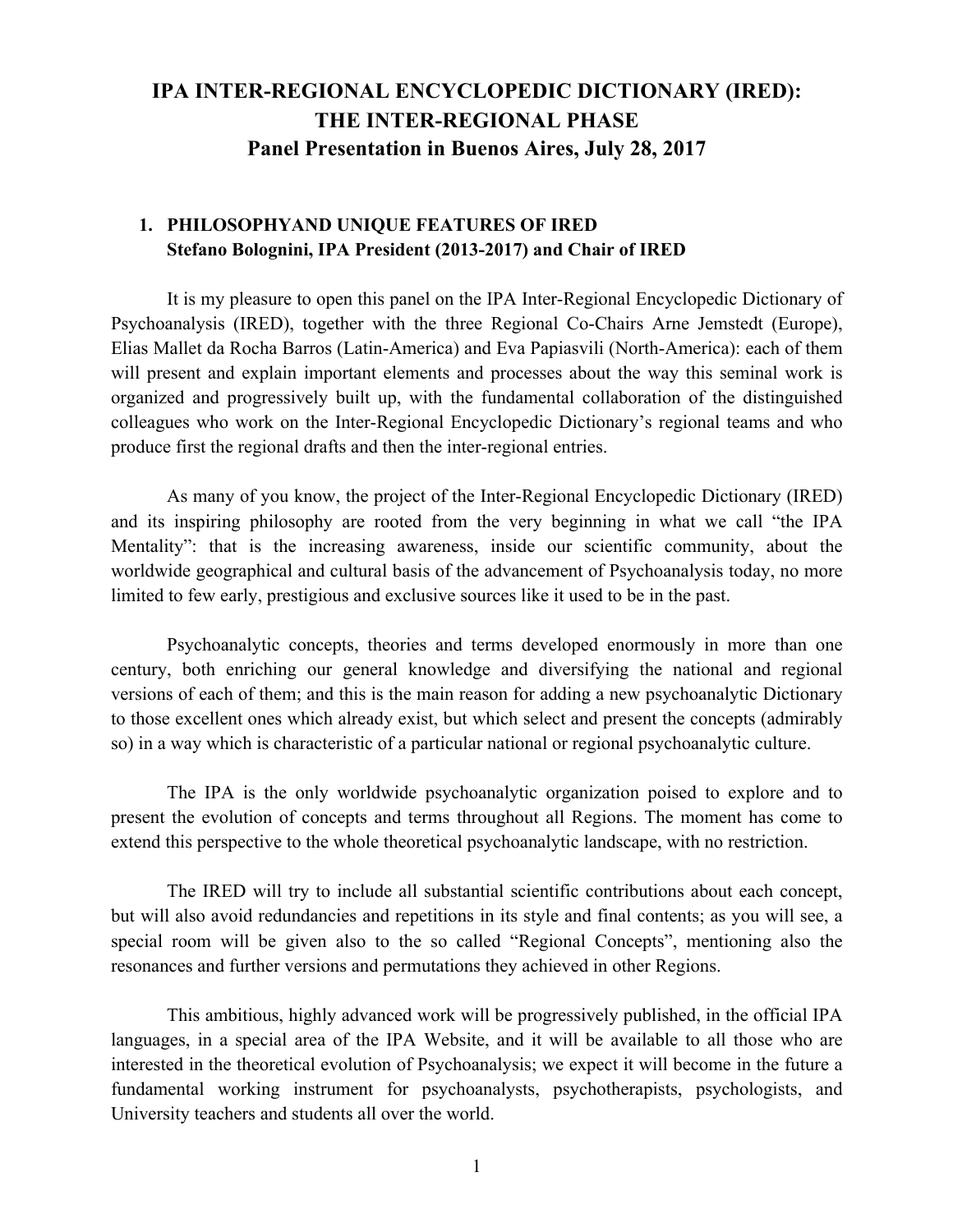We also consider this enterprise as a work in progress, so that further changes, integrations and adjustments will be possible in the next years for each entry, after suggestions by the readers and subsequent evaluation by the Editorial Board of IRED.

Finally, we are grateful to the previous and to the current IPA Administrations and Board, which approved and also now support this initiative, so meaningful regarding the IPA will to connect the whole psychoanalytic community by acknowledging its theoretical richness, variety and continuing scientific evolution.

### **2. MULTIPHASIC METHODOLOGY, FOCUS ON INTER-REGIONAL PHASE Eva D. Papiasvili, North American Co-Chair**

In line with the philosophy of completeness, richness and full intra- and inter-regional representation, the Task Force implemented original multi-phasic methodology, consisting of:

- 1. Identification of the concepts most relevant to contemporary psychoanalytic thought and clinical work
- 2. Intra-regional phase
- 3. Transitional phase
- 4. Inter-regional phase

First, to **identify the concepts** most relevant to today's psychoanalysts at work, we implemented so called '5+1' methodology, asking the original pool of about 25 consultants of diverse orientations within each region, "Which concepts informed their thinking and work most', and 'Which concept resonated most with their respective region, or originated there'. The concepts were then ordered according to the frequency with which they occurred in each region and globally.

The **intra-regional phase** for each concept included formation of conceptual teams (out of those who mentioned the concept in their responses), who would be writing regional conceptual drafts, starting with those concepts that occurred most frequently in all continents. After conceptual teams write the drafts, there is an **intra-regional review** with the participation of all consultants of each region.

The **transitional phase** includes the formation of inter-regional teams, consisting of one member of each regional concept team serving as inter-regional consultant. One of the regional co-chairs (usually of the region where the concept was mentioned among the most relevant ones and wrote one of the original drafts, or the original draft) functions as an inter-regional coordinating co-chair, whose function could be defined as a 'contributing editor' on the interregional entry.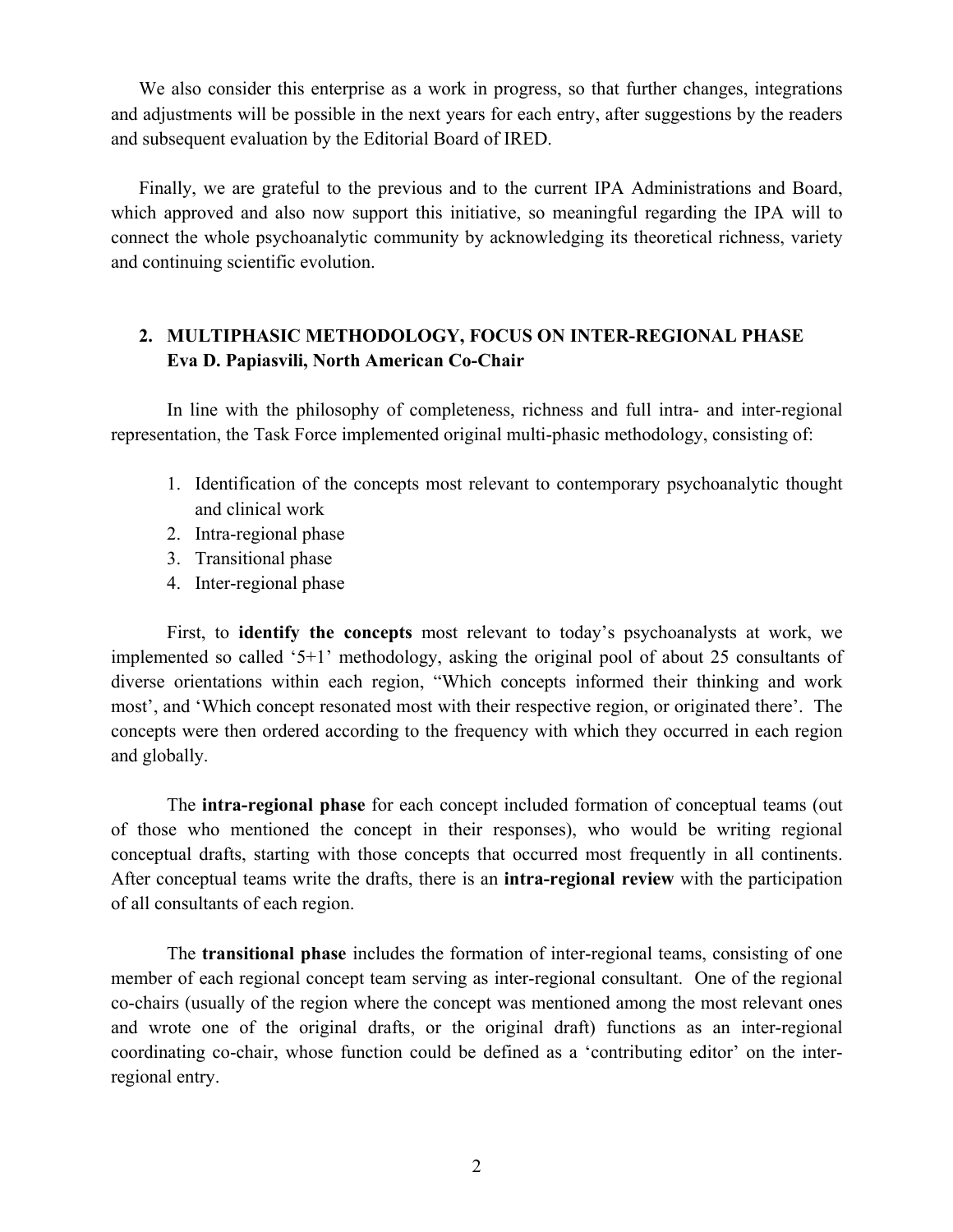The **inter-regional phase** includes collating the regional drafts into inter-regional entries. The final tri-regional entries are constructed either from the three original regional drafts, or gradually – through stages of constructing first bi-regional drafts and incorporating one response draft into it, or collating one original regional draft and two response drafts. Because of the crucial **encyclopedic dimension** of the dictionary, the concepts are presented in their historical evolution as well as current multi-perspectival theoretical exposition and their clinical usage. The unprecedented **inter-regional methodology** involves **'**inter-cultural translations' and 'bridging' among different ways of conceptualizing and writing, preserving the regional variability and finding deeper common threads.

This methodology is necessarily predicated on, and further fosters the attitude of openness and inclusion, treating **differences as enriching assets** rather than impediments or burdensome complications. In practice, it often leads to deeper **insight into internal connections** within and between different perspectives and within and between different elements of conceptualizations in their evolution.

First five most general concepts occurring most frequently on a global scale, with which the intra-, and then inter- regional work started first, were: TRANSFERENCE, COUNTERTRANSFERENCE, UNCONSCIOUS, PROJECTIVE IDENTIFICATION and CONTAINMENT. The most frequently mentioned regional concepts were TRANSFORMATION for Latin America, SETTING for Europe, and ENACTMENT for North America. In practice, because ENACTMENT was also mentioned among the frequent Latin American concepts, this concept was also engaged among the first ones inter-regionally. Subsequently, regional chairs coordinated identification of the next most frequently mentioned global concepts as OBJECT RELATIONS THEORIES, CONFLICT and NACHTRÄGLICHKEIT, and regionally variously specific concepts SELF, AMAE, EGO PSYCHOLOGY, INTERSUBJECTVITY, DRIVES, FIELD AND MULTIPLE FIELDS THEORIES, and THEORY OF COMMUNICATION. Those are the first 19 concepts being gradually published in all IPA languages on the IRED pages of the IPA web site.

Of those, inter-regionally finalized UNCONSCIOUS, COUNTERTRANSFERENCE, ENACTMENT, CONTAINMENT and SETTING are already published and translated into all IPA languages, and CONFLICT, TRANSFERENCE and AMAE are thus far published in English. All remaining concepts have been intra-regionally finalized and are in various stages of the inter-regional work.

The concepts next in line for the intra-regional work have been identified as: FREE ASSOCIATION; BUILDING PSYCHIC STRUCTURE: INTERNALIZATION, REPRESENTATION, SYMBOLIZATION; INFANTILE SEXUALITY; and REGRESSION.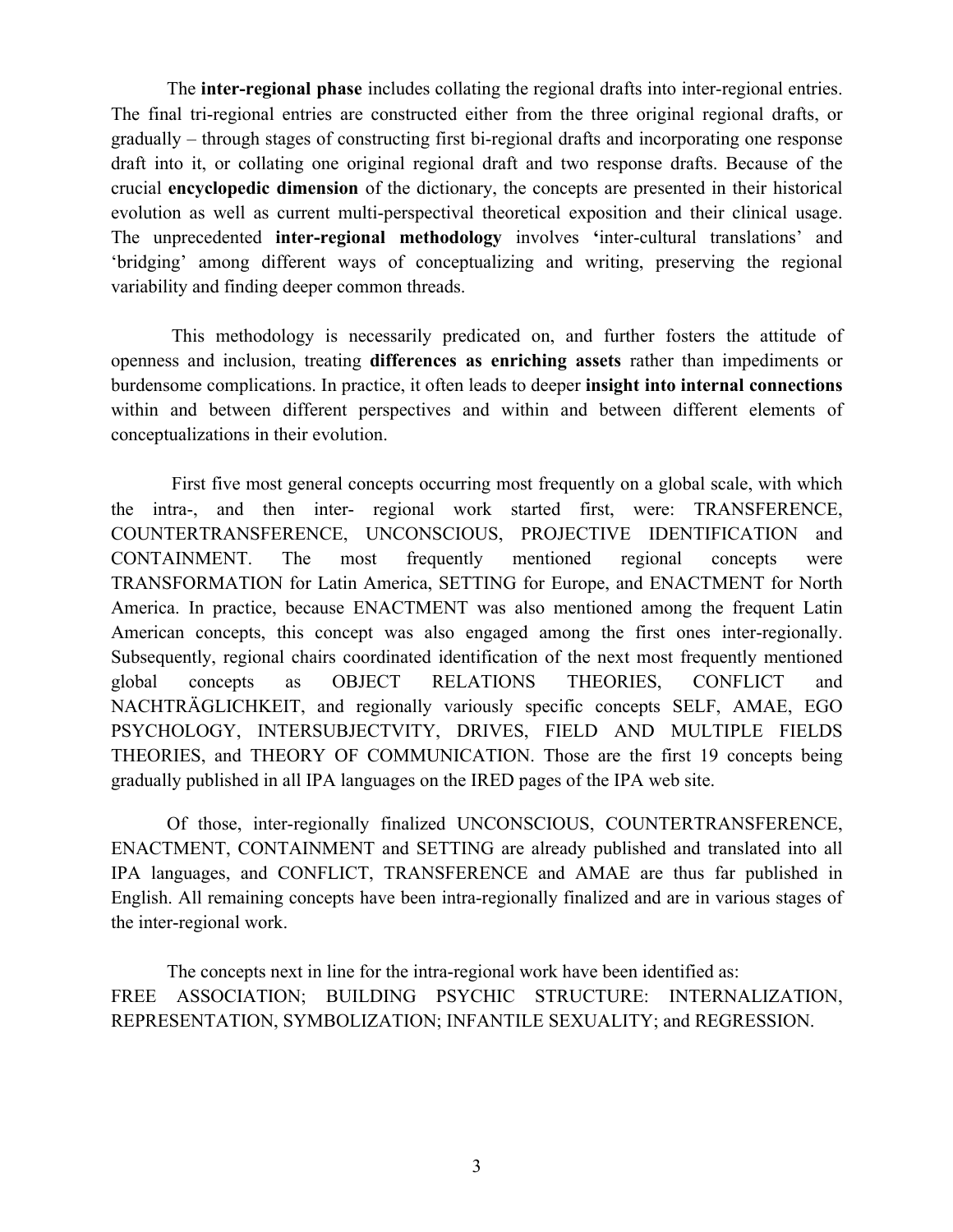### **3. VIEW FROM LATIN AMERICA: REFLECTION ON SELECTION OF CONCEPTS Elias Mallet Da Rocha Barros, Latin American Co-Chair**

I wish to begin by thanking Stefano Bolognini both for the initiative of proposing the organization of *The IPA Encyclopedic Dictionary of Psychoanalysis* and for inviting me to be the Latin American Co-chair. I would also like to thank Virginia Ungar, the new IPA President, for reappointing us.

Working with my colleagues Arne Jemstedt (Europe) and Eva Papiasvili (North America), besides being a very pleasurable experience, has given me the opportunity to compare the different ways in which the three regions work. Even though I am acquainted with the differences in psychoanalytic culture within such regions, and especially with the differences in approach between Latin America and the rest of the psychoanalytic world, I was still very positively surprised with what I experienced throughout my work alongside my co-workers and with my experience with the Latin American Consultants.

I also wish express my deepest gratitude, to the 45 Latin American Consultants and ad hoc experts who have cooperated with this monumental work of producing for publication these "**five concepts plus one**". I think I owe a special thanks to both Abel Fainstein and to Claudia Borensztejn for their readiness in helping me.

While working as coordinator for the Encyclopedia I ran into some interesting issues and observed some instigating patterns that emerged in the responses we were getting from our consultants and collaborators. This is a potentially very rich material, which might give us a lot of food for thought. So, in order to present our findings and reflect on the feedback we garnered, I should start by presenting the manner in which we set to work.

We were interested *both* in identifying the core concepts that guided contemporary clinical practice in our region *and* in tracking down, when relevant, regional particularities which shaped specific psychoanalytic cultures. In order to do this in a constructive way that could give us access to observe patterns in the replies of our consultants, we formulated two direct questions for them to reply in a more or less straightforward way:

- **1. "Which five concepts inform your psychoanalytic thinking and clinical work the most"?**
- **2. "Which concept originated in your psychoanalytic culture, or has a special resonance within that culture, that you feel deserves to be the first regional concept to become an entry?"**

Based on the answers we received, we identified **five general concepts and one regionally specific concept within each region**. We reached this final result in the following way: firstly, we proceeded to identify the 5 general concepts occurring most frequently on a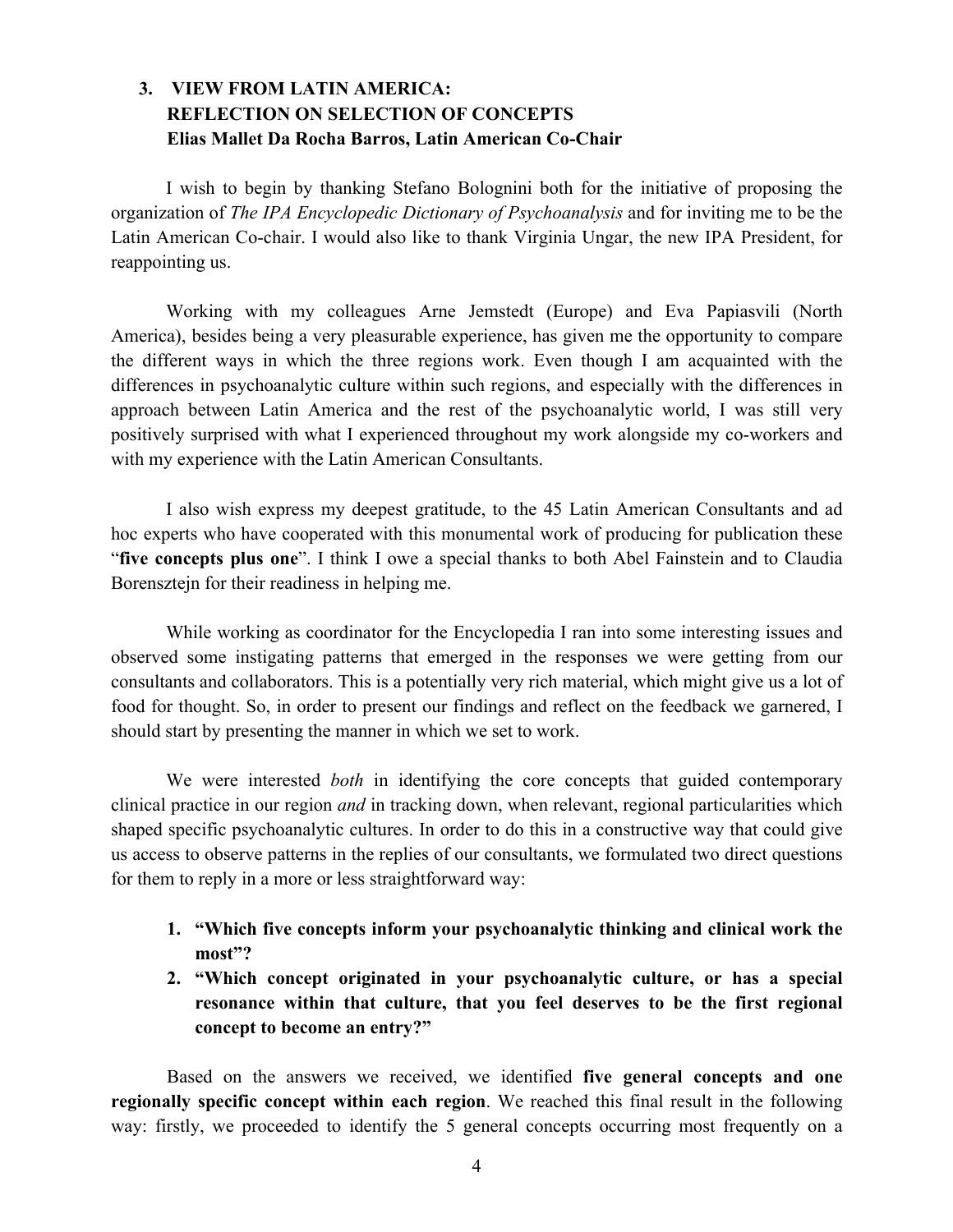global scale (in accordance with our question 1); secondly, we identified what we called a "plus one" concept, that was the most often cited in each of the three regions (in accordance with our question 2).

The results were as follows. The most frequently mentioned general concepts, occurring across all the three regions together were:

- **"TRANSFERENCE"**
- **"COUNTERTRANSFERENCE"**
- **"UNCONSCIOUS"**
- **"PROJECTIVE IDENTIFICATION"**
- **"CONTAINMENT**"

The regional concepts thus identified were:

- "**TRANSFORMATION"** (Latin America)
- **"SETTING"** (Europe**)**
- **"ENACTMENT**" (North America)

This selection of concepts strikes me as very curious and potentially significant, allowing us to reflect, perhaps, on some of the characteristics of contemporary psychoanalysis as it is practiced in each region.

I would like to summarize to you today some of the thoughts that occurred to me and submit them to your appreciation. These are very general impressions that, given the restraints of time and space, will only be sketched out, and, hopefully, might foster a deeper discussion of the significance of our findings.

I feel that what might pique the interest of many psychoanalysts, as it piqued the interest of the experienced editors, is that the selection of concepts is not entirely self-obvious when we look at it more closely, and, in some cases, might even be somewhat counterintuitive in important aspects. One could firmly be unsurprised by the selection of concepts such as "transference", "countertransference" and "the unconscious", given that these are core ideas of the psychoanalytic field as such.

But I do not feel that the same could be said of "projective identification" and "containment". We must keep in mind that these concepts were selected *across all three regions*  to be amongst *the top five concepts that inform our theoretical and clinical thinking the most*. This warrants some comments in my view.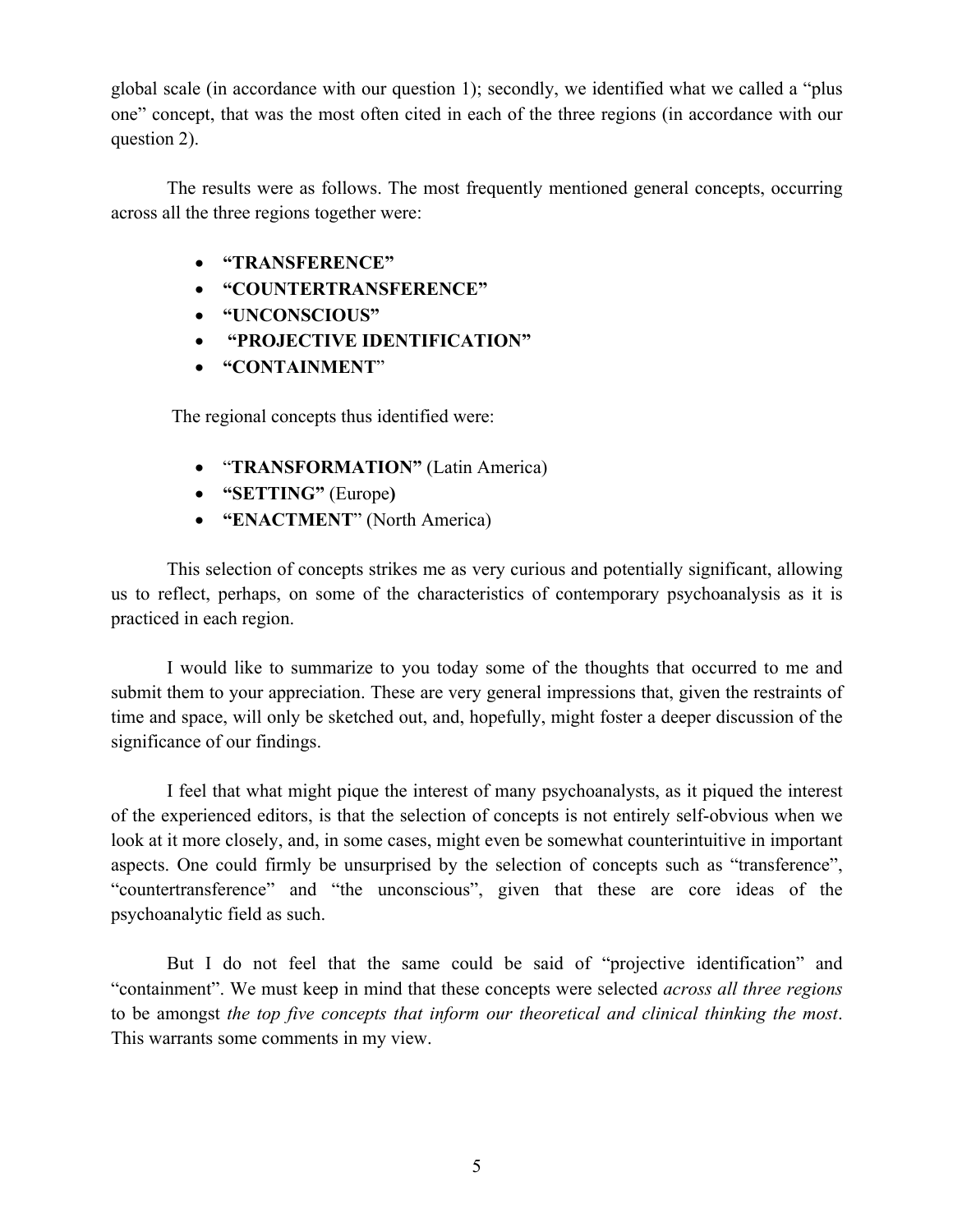We all know that the concept of "projective identification" has a long controversial history, but seems to have gained widespread international acceptance as of late. This is in and of itself something meaningful with regards to the broad history of psychoanalysis.

The concept of "containment" also has roots in British Psychoanalysis, in the works of Bion. But the inter-subjective turn seems to have become deeply rooted in contemporary psychoanalytic culture, but especially in North and Latin America. With respect to Europe, as far as I know, the concept of "containment" has had significant impact in the works of some analysts, whom I will not list here.

With respect to these two concepts, originally developed within the British psychoanalytic tradition, above all through Klein and Bion, we could perhaps begin our considerations of the significance of our results by suggesting that Melanie Klein has, in the last few years, gradually gained autonomy and universality as a psychoanalytic theoretician, and is less and less thought of as the spearhead of a specific (and, to some, idiosyncratic) "Psychoanalytic School". I believe that Klein has finally broken the limiting barriers that the adjective "Kleinian" imposed upon her thinking and upon the thinking of those trained in what was once perceived as a specific and separate tradition. We must remember that Melanie Klein herself always rejected being characterized as the pioneer of a specific school of thought, given that she always saw herself as merely continuing the work of Freud. Her thoughts also gave rise to controversies, which would shake psychoanalytic thinking to its very core and give rise to some of the most interesting and profound shifts in analytic theory. That the concept of "projective identification" has become so widely accepted is a recent development of this long history and points to further shifts within analytic culture. It indicates, perhaps, that Kleinian Theory is less and less regarded as a tradition within *British* psychoanalysis and has become a central part of *Psychoanalytic* theory as such.

And what could be said of Bion's concept of "containment"?

This concept filled in a gap that has become critical to contemporary psychoanalysis. I am thinking of the shift in a patient's relationship to his own mind in the context of inter-subjectivity, in such a way as to hinder the impulse towards action and foment the possibility of reflection.

I would now like to focus on the specificities of the Latin American region. Given the results we obtained and given my comments above, could we then venture to suggest that Latin American clinical practice is, on the one hand, firmly structured around foundational Freudian concepts ("the unconscious", "transference", "countertransference"), but also more and more colored by Kleinian and Bionian theory, in their broader and more general aspects?

My last comments will be directed to the concept selected in Latin America, i.e. the concept of "transformations". While for Bion this was a very specific concept, it gradually gained a wider meaning and became a theory of psychic change. This was not Bion's original sense or intentions, but it was itself transformed, especially in Latin American psychoanalytic culture where "transformations" is approached under a more general perspective and: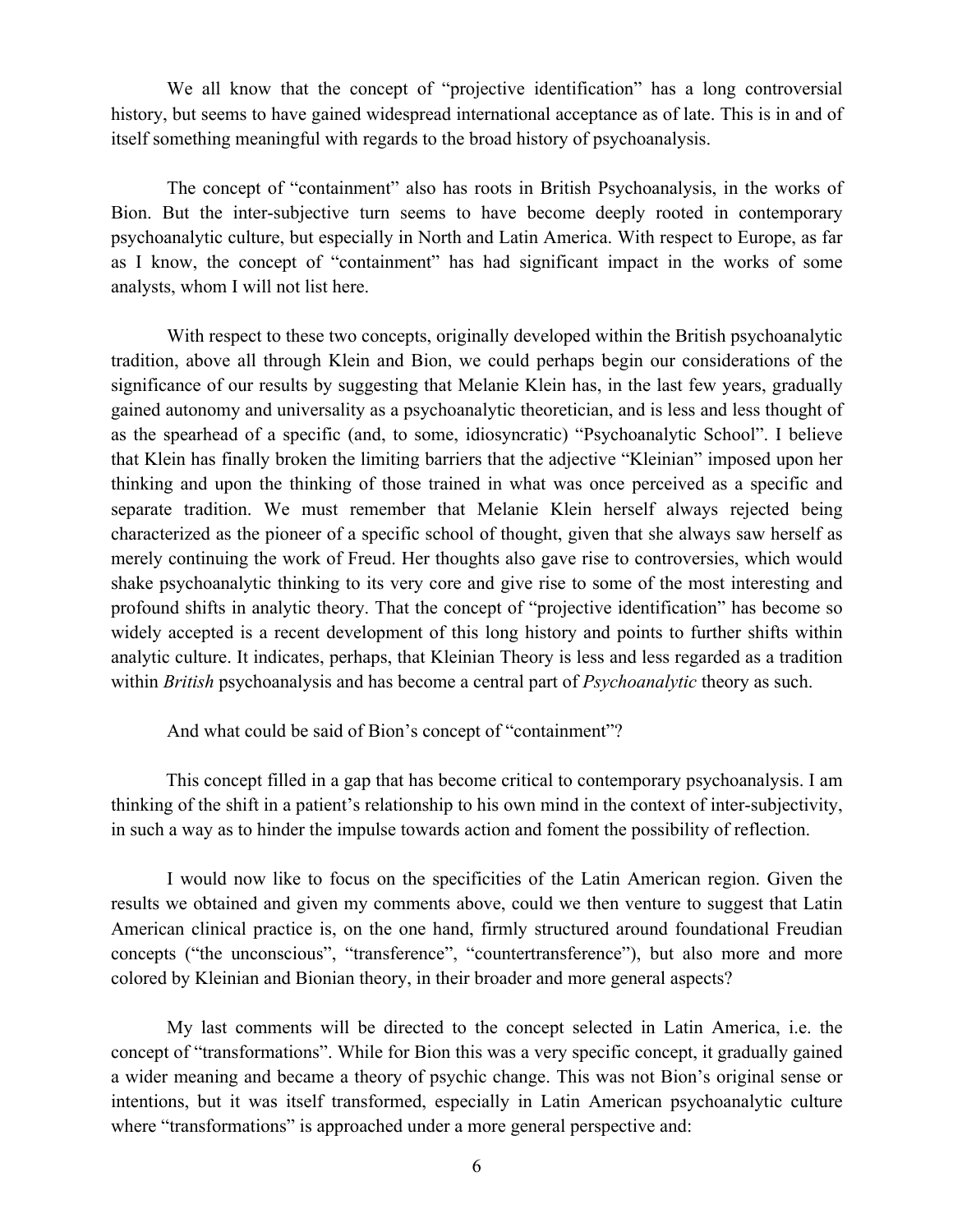*"[is] defined as the series of change experienced by a group of elements that vary from a previous to a subsequent stage, where the recognition of the identity of these elements that have changed, would depend on the existing invariants."* 

Lopez-Corvo, R. 2003: *The Dictionary of The Work of W.R.Bion.* London: Karnak, p. 290.

I believe that the choice of this concept by the Latin American community, which took active part in our research (around 100 psychoanalysts and psychoanalytic authors), is indicative of a strong Bionian trend, which has become crucial to clinical practice throughout Latin America rather than a widespread influence of a "Bionian school" or "group". In other words, in Latin America, certain ideas of Bion have been incorporated into and become crucial to clinical practice, without necessarily having changed readers of Bion into staunch "Bionians".

This runs counter to common sense views, which usually attribute to this region a more purely Freudian approach to psychoanalysis, only occasionally colored by some Bionian influences, especially in Argentina and Brazil, where a specifically local understanding of Bion has flourished. We also usually tend to expect a strong influence of the French school of Psychoanalysis in Latin America, but the result we obtained, curiously, run counter to such expectations.

These are all preliminary remarks designed to foster further discussion.

Thank you all very much.

## **4. VIEW FROM EUROPE: INTER-REGIONAL WORK –** *THE PROCESS* **Arne Jemstedt, European Co-Chair**

It is an honour and a challenge to have the task of being the European Co-chair for this great and inspiring project.

The focus of this panel is to describe and discuss the work of producing the final triregional entries that have so far been finished. As you have heard they are: Containment: Container/Contained, Enactment, the Setting, Countertransference, the Unconscious, Conflict, Transference and Amae.

So this is the focus, but I wish to point out, that simultaneously with the work with the triregional entries there is an on-going intra-regional and bi-regional work with different concepts, for instance in Europe with the concepts of Drives, and in Europe and North America with a biregional draft on Nachträglichkeit.

Eva has given a fine description of the different aspects of the Methodology for work with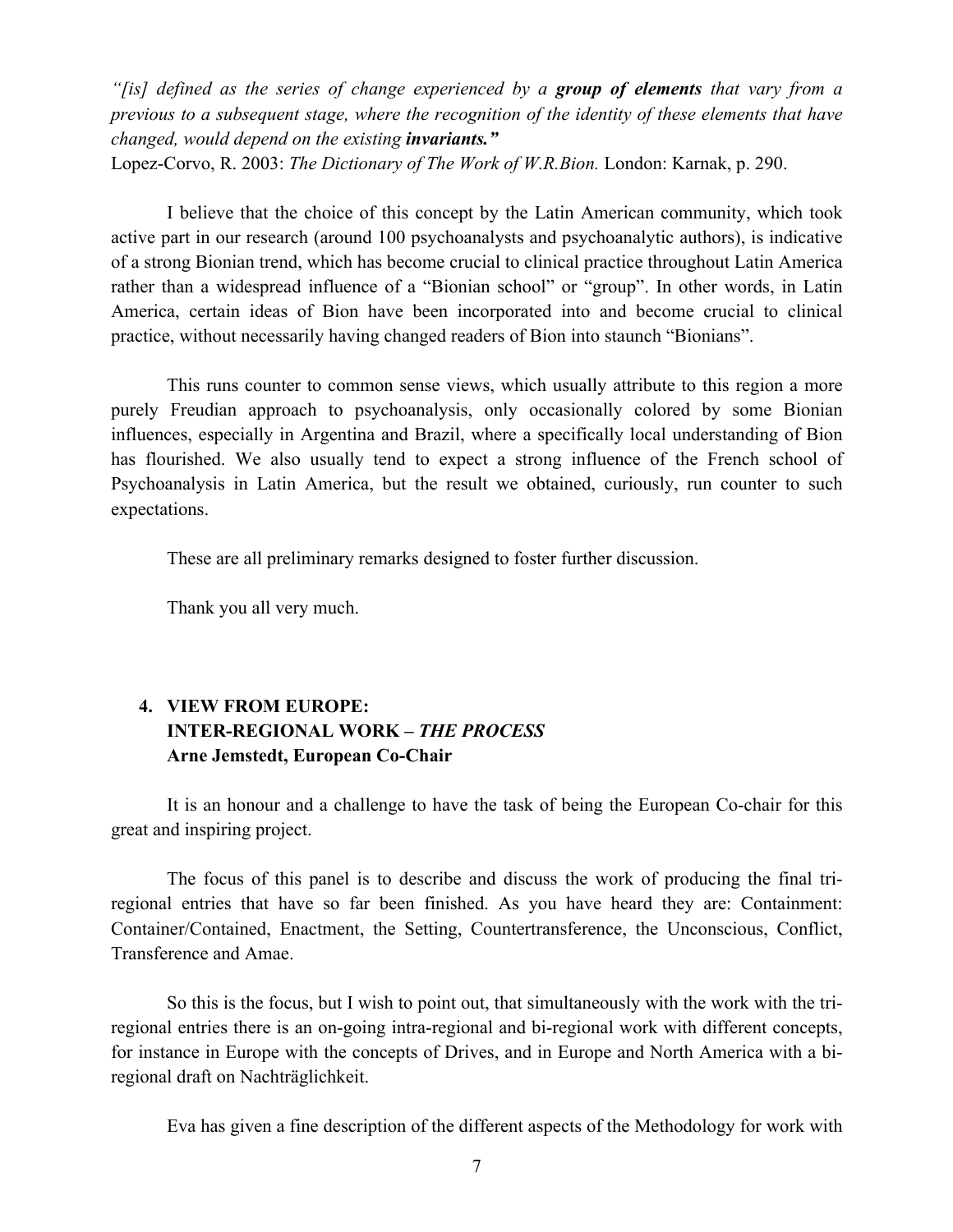tri-regional entries. I have been the co-ordinator for two finalized tri-regional entries: the Setting and Transference and I will give some examples of my experience and my impressions from this work.

 The Setting was originally a specific EU concept (not suggested by North and Latin American consultants), and NA and LA consultants wrote response drafts to it and then these three were brought together. As to Transference, first a bi-regional EU and NA draft was created to which a LA response draft was written.

My task as the interregional coordinator is to work in close contact with the three consultants (one from each region) for the final entry of the concept in question. This task can be described as the task of an editor. When I (and the three consultants) have the three drafts on, e.g., the Setting, I give suggestions on how to bring them together. To do this in a coherent and harmonious way is a delicate, interesting and not easy work. When the EU consultant on the Setting read the NA response draft her first impression was that it had "a very different approach" from the EU draft, which would make the task of constructing a joint draft difficult. An interregional consultant for another concept wrote: "The two drafts are both so well written and sufficiently discreet that I am uncertain what the outcome [of bringing them together] will be." Despite initial doubts like these, the entries that have been finalized have a good coherence and consistency to them. I think you will agree when you read them on the IPA website.

The three regions differ in their way of writing. There are of course personal styles that colour the original regional draft, which is good, the consultants are living individuals with a style of their own, and then there are cultural differences. The European way of writing is more condensed, while the North American way is more expansive. The Latin American drafts that I have been involved with, and I think especially of the draft on Transference, are complex and sometimes with a kind of tragic touch (is that an expression of an Latin American soul, or am I wrong?). By the way, it has been very interesting for me learn more about Latin American ways of thinking psychoanalytically which I knew too little about and which I find have a special complexity and depth to it.

When the work with the tri-regional entry starts, I ask the three consultants to contact each other and decide how they wish to divide the work between them and as I said I give suggestions on how this entry might be structured. My general idea about the structure is like this:

At the same time as the three regions represent different psychoanalytic cultures, they all have – of course – a common source in Freud and they partly overlap and have influenced each other. So when it comes to the origin and early development of the concept in question, the three drafts can be merged in a hopefully consistent way, e.g, in the entry of Transference. This is true also for the later development of the concept. Contributions from important authors like, e.g., Klein, Bion, Winnicott, Lacan are described in all the three regional drafts sometimes in long sections, sometimes in shorter, often with a specific regional touch. Also these can be brought together in the general section of the entry, sometimes with a specifically added headline, e g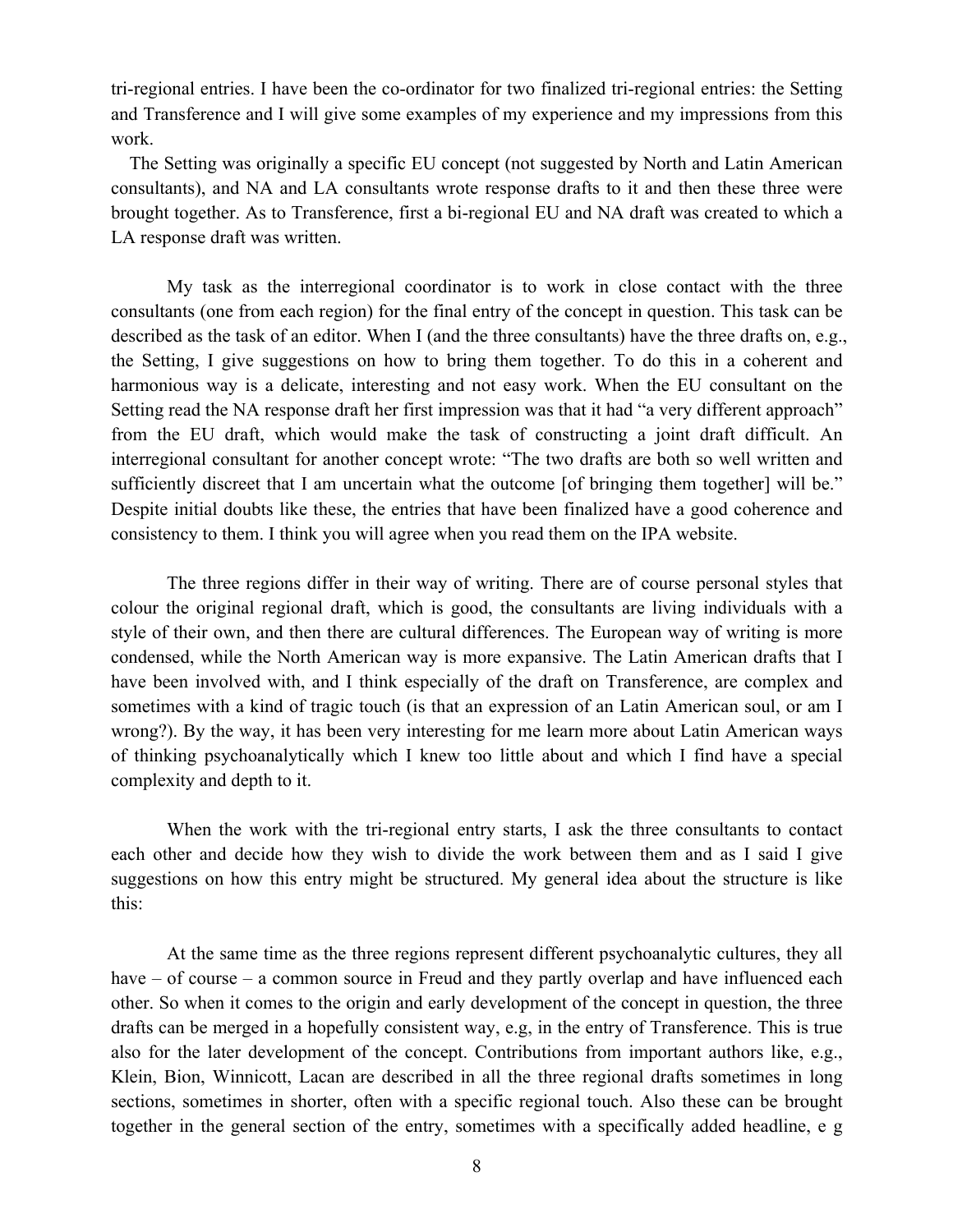"Kleinian influences in North America" after the general description of Klein's theories on Transference. To mention the influence from LA on the other regions, in the entry of the Setting Bleger's contribution is referred to in both the NA and EU drafts.

An interesting example of the mutual psychoanalytic influence between the three regions is that Ferenczi and Ferro are referred to in the LA draft on the Setting but not in the EU draft.

Coming back to the entry on Transference, which is 42 pages long, first there is a bringing together, merging, of the three regional drafts with headlines like "The origin of the concept of transference in Freud", "Freud's further development of the concept", followed by "The British contribution" with authors like Klein, Winnicott and Bion, "The French contribution", with sections on Lacan and Laplanche including "Lacan in the USA" and "A reading of Laplanche in French Canada". After these merged, general sections there follows "Specific North American Perspectives and Developments" with intermediate headlines like "Jacobson and Loewald: Transitional Thinkers of Classical Psychoanalysis" and "Relational/interpersonal perspectives". After this NA section follows "Developments of the Concept in Latin America" with e g a long section on Racker's contribution and also extensive and very interesting and complex descriptions of theories of LA authors unknown to me, Fidias Cesio and Mauricio Abadi.

The structure and composition of the as yet finalized entries differ and this is the case also with the Setting and Transference. While the structure in the Transference entry is like sketched above with the origin in Freud and then headlines with mainly the theories of important authors (Klein, Winnicott, Lacan, etc.), the composition of the Setting entry is along themes: e g external setting, internal setting, setting and regression, but also in this entry there are sections with "Specific North American Contributions" and "Specific Latin American Contributions".

The consultants for the final interregional entries worked very hard, creatively and constructively – it was really a very good teamwork. When I went through the email correspondence between them and me, it is obvious that the communication has been very intense, tight and respectful, covering a wide spectrum of ideas, suggestions and problems. "Do you agree that this a good and meaningful merging of the section on Freud?", "The section referring to 'Beyond the Pleasure Principle' could be more developed", "I think a discussion concerning the similarities and differences between 'setting' and 'frame' should be included", "parts of the NA section could be more condensed" , etc.

The conversation of course also included all the formal aspects of the entry: the headings, references, year of publication, page number, the elimination of first person references (like we, us etc.) and other things like that.

I hope I have given you at least a glimpse of this stimulating and challenging work with the production of these two examples of tri-regional final entries.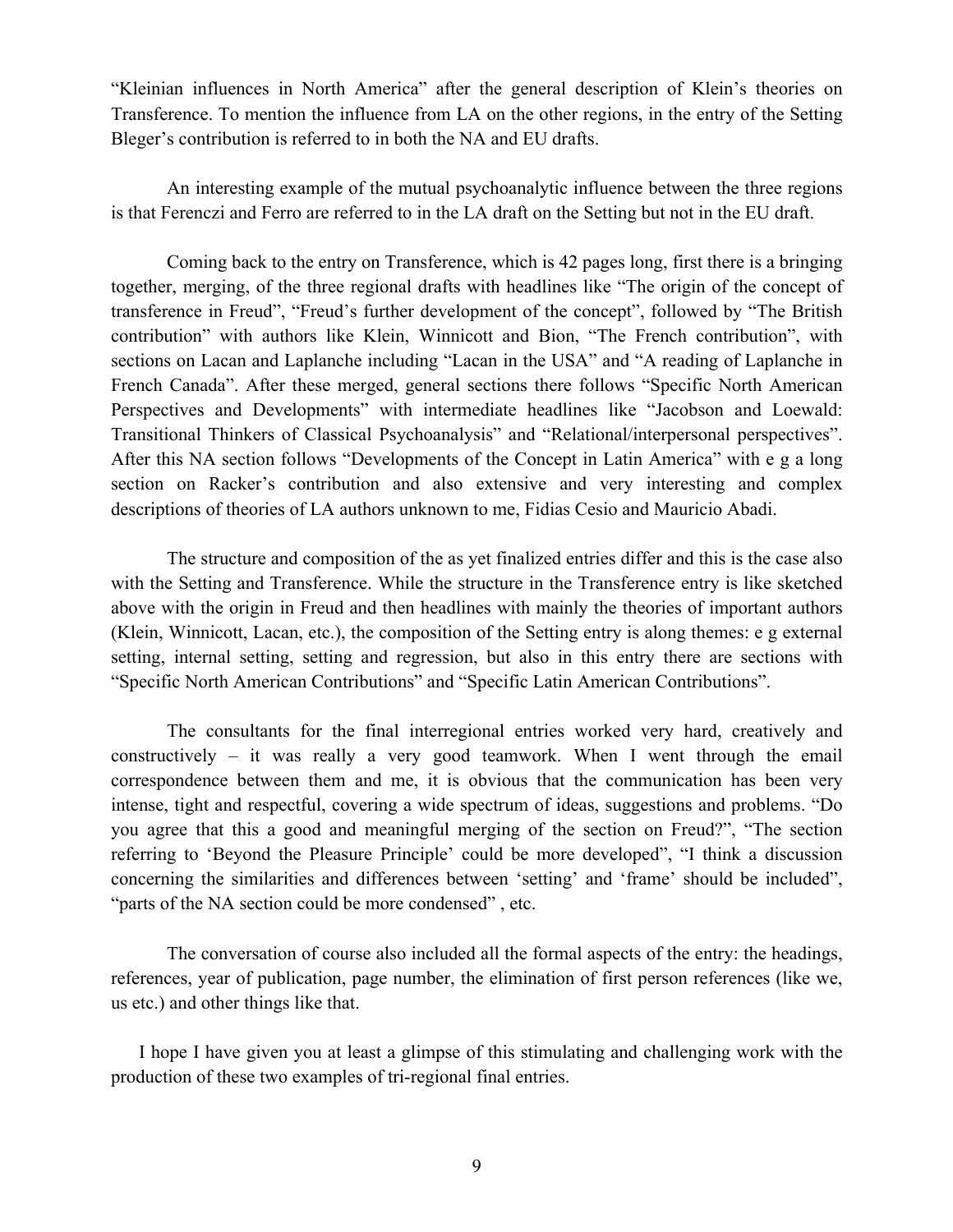## **5. VIEW FROM NORTH AMERICA: INTER-REGIONAL WORK –** *SOME EMERGING TRENDS* **Eva D. Papiasvili, North American Co-Chair**

 Looking first at the specifics of the North American **intra-regional** participation, three points stand out:

- **Inclusion on the merit**, with APsaA and Independent IPA institutes and societies in the US, Canadian Psychoanalytic Society, Japanese Psychoanalytic Association and additional expert writers of diverse theoretical orientation participating. This produced first time inclusion of such enriching conceptualizations as 'Third Model theorizing' as part of the Object Relations Theories, North American French theorizing on Conflict and Intersubjectivity; and first time international encyclopedic dictionary inclusion of the Japanese psychoanalytic concept Amae.

**- Welcoming the diversity of perspectives**: Consultants spontaneously enlisted additional contributors to write on underrepresented perspectives: the conceptual diversity and the less known perspectives became an asset to the draft. Given the context of a history of sometime-exclusionary practices, especially in the USA psychoanalysis, here was an opportunity for an 'anti-exclusionary' historical corrective with a widest range of theoretical viewpoints, unseen before.

 **- A very active review process**: In North America, not only a very scholarly review process evolved, but sometimes the reviewers became additional writers filling in gaps, e.g., in Object Relations Theories: fuller representation of Klein by Judy Mitrani and Leigh Tobias and in Conflict, additional inclusion of Relational perspectives by Adrienne Harris and her team of invited additional specialized authors, some of whom became part of our expanded team of contributors on another North American draft on Intersubjectivty. A thorough regional review process also led to enriching post-review collaborative expansion of the Japanese psychoanalytic concept Amae, where it was truly the passage 'through the eyes of the other' that brought new enriching insights to the native concept.

All this prepared us rather well for the **inter-regional phase**:

I had an honor to participate as a coordinating co-chair of the finalized inter-regional entries Containment, Enactment, The Unconscious, Countertransference, Conflict, and Amae. Additionally, honoring last wishes of Richard Gottlieb, I continued his work as the North American inter-regional consultant on Transference (inter-regionally co-chaired by Arne Jemstedt). Below are some emerging trends, which I observed:

- Throughout, continuing the work of **learning through differences**, and seeing them as **meaningfully inter-related** became a core insight and experience. This included inter-related themes such as the manner in which the 'mainstream' vs. 'non